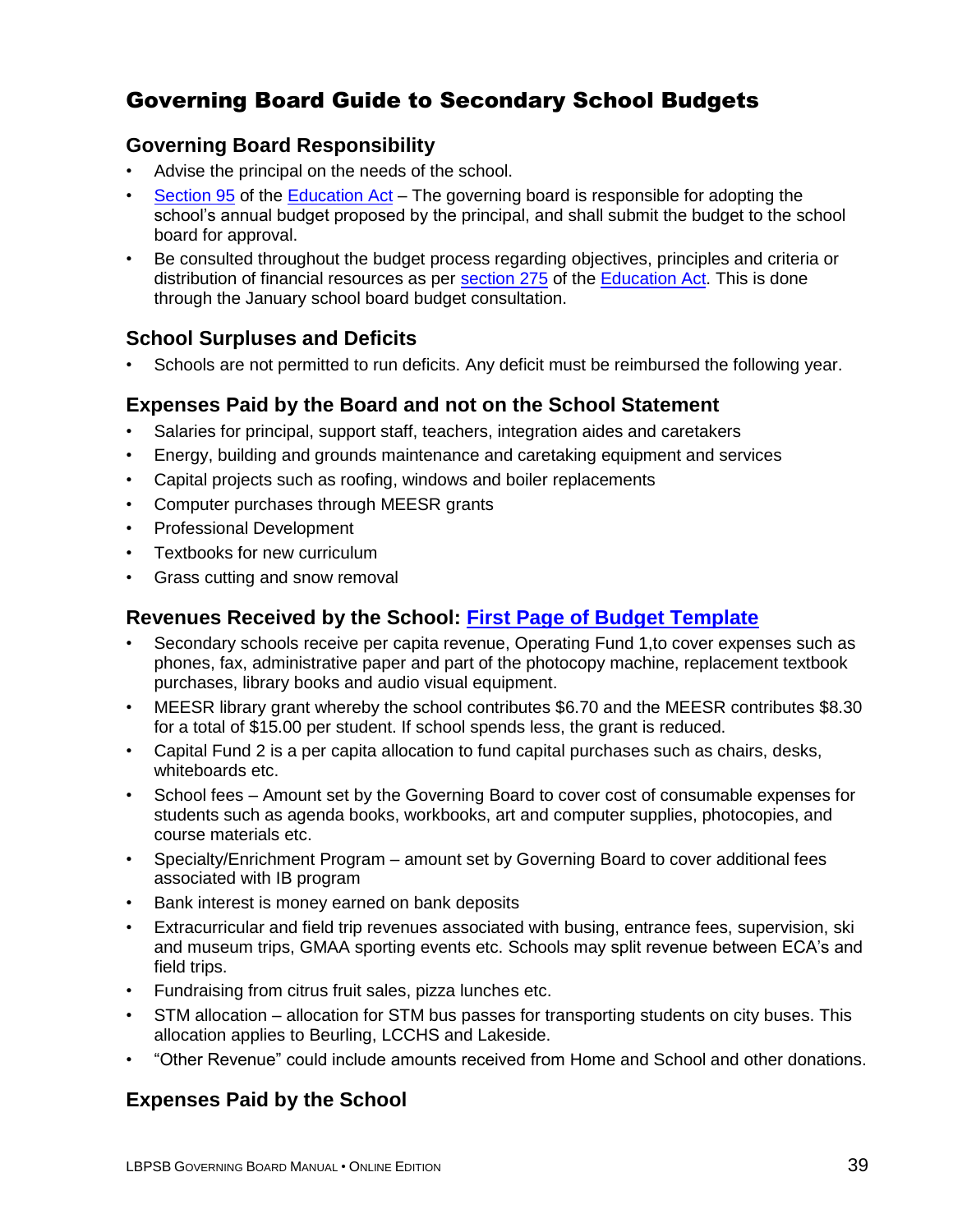- Consumable expenses associated with revenues from school fees. This usually will not exactly equal school fees as some expenses are required to be coded to printing. The amount includes spending on agendas, workbooks, music reeds, IBO fees, and all consumable course materials for science, cooking woodworking etc.
- Printing expenses including monthly photocopy lease, click charge, paper and toner.
- School Books textbooks purchased by the school as replacements.
- Administration expenses associated with operating the school i.e. bank fees, office supplies, mail, calendars, etc.
- Library includes all books purchased and supplies to code and repair books. For the school to take full advantage of the library grant, this amount must be equal to or greater than the projected revenue. If the school does fundraising to purchase additional books, the revenues would show under fundraising while the expense would be under Library.
- Audio visual includes cameras, televisions, DVD players and projectors.
- Computers include hardware, printers, and cartridges. Computers purchased through fundraising are included in this cell. Computers and smart boards purchased through the MEESR grant are not included on the school income statement.
- Telephone/Postage also includes fax and cell phone expenses.
- Capital includes purchases such as chairs, desks and other local initiatives. When new classes are opened the school board assumes the cost of desks and chairs.
- Repairs and Maintenance school-initiated small maintenance jobs such as painting of an office, addition of electrical plugs for a smart board, soundproofing of a room.
- Specialty/Enrichment Program expenses associated with the IB program
- Extracurricular Activities defined in Policy 3.8 [Extra-Curricular Activities and Field Trip](http://www.lbpsb.qc.ca/content/policies/Extra_Curricular_and_FieldTrip_Policy_Eng_Jun29_09.pdf)  [Policy](http://www.lbpsb.qc.ca/content/policies/Extra_Curricular_and_FieldTrip_Policy_Eng_Jun29_09.pdf) as school-sponsored events or activities that provide opportunities for students to develop and expand their interests, talents and service to the school and community and to participate actively in school life. These range from interscholastic sports to clubs, music and theatre.,
- Field Trips defined in **Policy 3.8 [Extra-Curricular Activities and Field Trip Policy](http://www.lbpsb.qc.ca/content/policies/Extra_Curricular_and_FieldTrip_Policy_Eng_Jun29_09.pdf) as school**sponsored, first-hand educational experiences for students taking place off the school premises that supplement class activities
- Cost of Fundraising Fundraising expenses relate to direct expenses such as the purchase of the citrus fruits or pizza for the pizza lunch. If the fundraising was done to purchase computers then the surplus funds from the fundraiser would appear under computers.
- STM allocation spending on STM bus passes for transporting students on city buses. This expense applies to Beurling, LCCHS and Lakeside.
- Other is for expenses not identified elsewhere.
- Contingency an amount set aside to deal with potential shortfalls due to reduced enrollment etc.

## **Net Results**

Net Results are the actual or budgeted surplus or deficit for the school year. This may be an intentional budgeted deficit if the school is carrying forward a surplus or had funds held in trust from the previous school year. The expenses for the in trust items would be indicated as current year expenses. The school might also budget a surplus had they been carrying a deficit from the prior year.

## **[Second Page of the Budget Template](#page-4-0)**

In Trust Reserve Prior Year – Amount set aside from the prior year which qualifies as In Trust such as donations in memoriam for graduation or PPO fundraising. This amount should be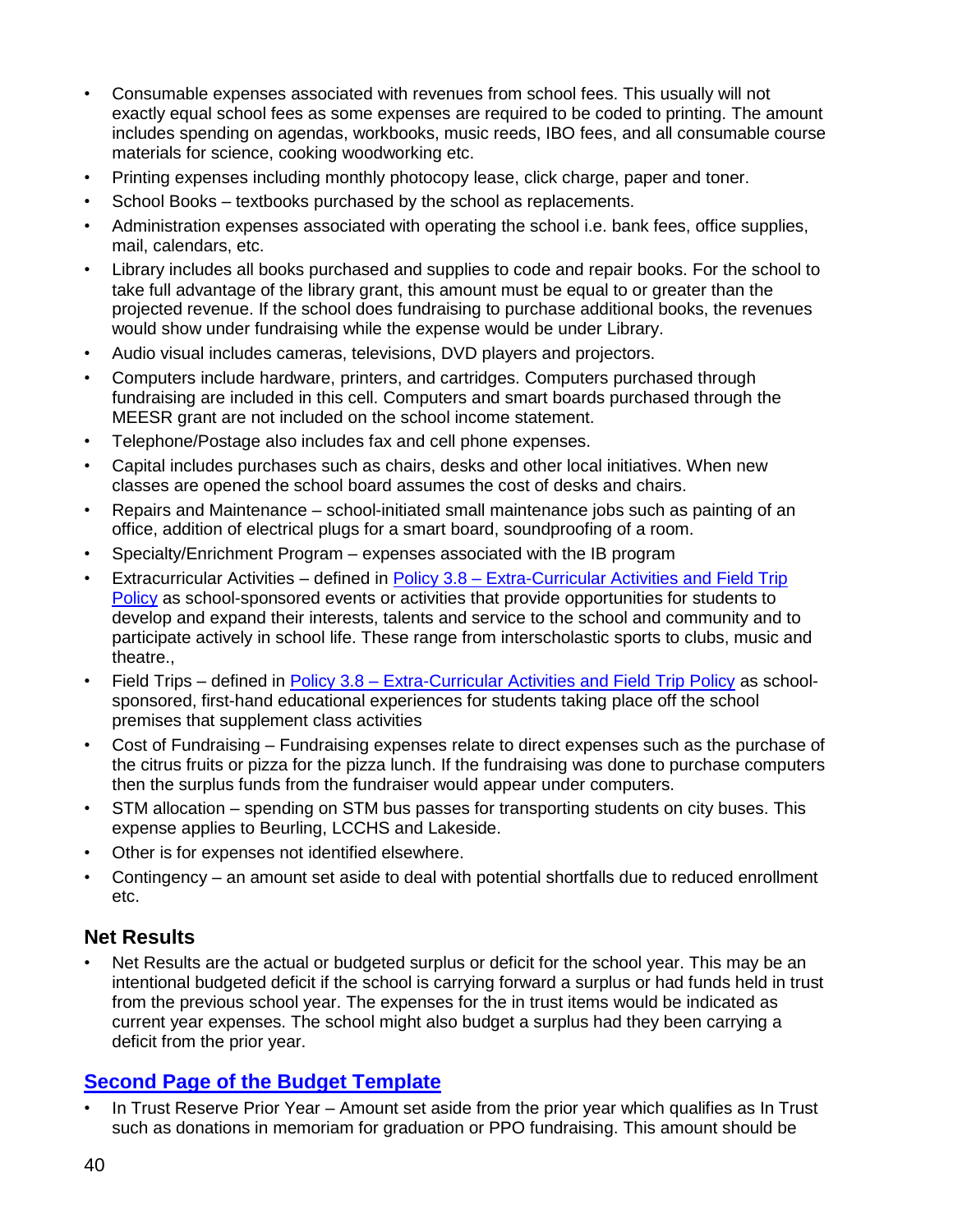reduced in the subsequent year, as an expense will be entered for the donation for the graduate. i.e. \$1,000 donation with \$100 used annually would be reduced to \$900 the following year with the \$100 being shown as an expense. However new donations might be received which would increase the In Trust until they are expensed in subsequent years.

- Net results current year is taken from the bottom of the first page of the document.
- Accumulated Surplus/Deficit Prior Year Amount a school had available as a surplus or deficit from prior years, not necessarily from the last year but could be accumulated over many years. This amount is calculated AFTER the In Trust amounts are deducted. Therefore it does not include amounts received as donations or PPO.
- Subtotal is the combined amounts of the in trust reserve prior year, plus (or minus if in deficit) the results of the current year, plus the accumulated surplus/deficit prior year.
- Less In Trust Current Year amount set aside from the current year which qualifies as In Trust such as donations in memoriam for graduation or PPO fundraising.
- Accumulated Surplus/Deficit the subtotal minus in trust current year leaves the surplus or deficit available to the school for the subsequent year.

The school budget is a public document.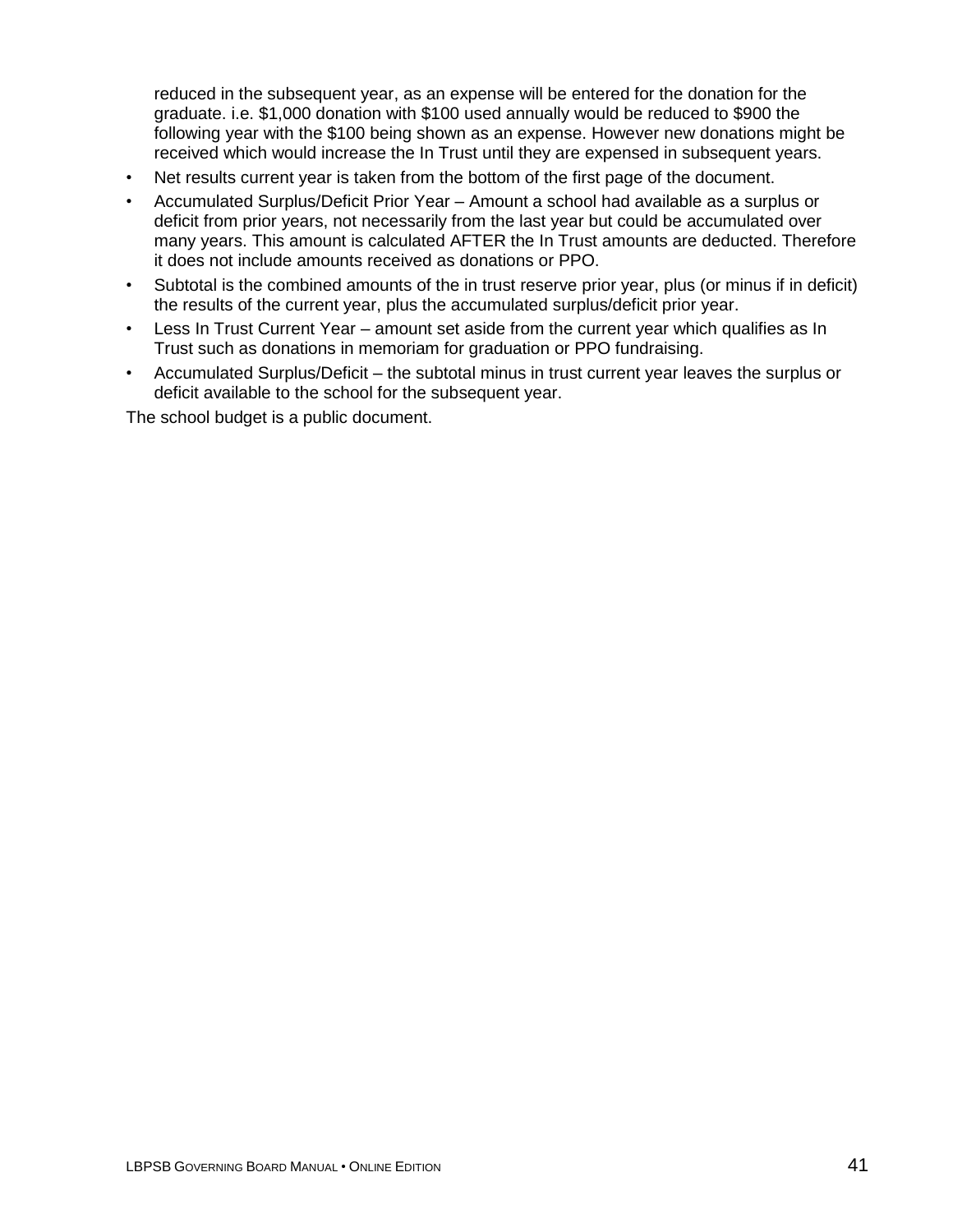# **Table 6: Budget Template Secondary School**

| <b>STUDENT ENROLMENT</b>                           |                                                       |                            |                          |                                    |                             |                          |                         |                                      |                |
|----------------------------------------------------|-------------------------------------------------------|----------------------------|--------------------------|------------------------------------|-----------------------------|--------------------------|-------------------------|--------------------------------------|----------------|
|                                                    | <b>Actual</b>                                         | <b>June Proposed</b>       |                          | November                           | March 31st<br><b>Actual</b> |                          |                         | May - June<br><b>Proposed Budget</b> |                |
|                                                    | 2013-2014                                             | <b>Budget</b><br>2014-2015 |                          | <b>Revised Budget</b><br>2014-2015 | 2014-2015                   |                          |                         | 2015-2016                            |                |
| <b>REVENUES</b>                                    |                                                       |                            |                          |                                    |                             |                          |                         |                                      |                |
| <b>Operating Fund 1 (per capita)</b>               | \$<br>$\blacksquare$                                  |                            | \$                       | $\overline{\phantom{a}}$           | \$                          |                          | \$                      |                                      | $\blacksquare$ |
| <b>Library Grant</b>                               |                                                       |                            | $\overline{\mathbf{3}}$  | -                                  |                             |                          | $\overline{\mathbf{S}}$ |                                      |                |
| Capital Fund 2 (per capita)                        |                                                       |                            | $\overline{\mathcal{E}}$ | ÷                                  |                             |                          | $\overline{\mathsf{s}}$ |                                      | Ξ.             |
| <b>School Fees (Parents)</b>                       | \$<br>w.                                              |                            | $\overline{\mathbf{3}}$  | $\tilde{\phantom{a}}$              | \$                          | ×.                       | \$                      |                                      |                |
| <b>Specialty/Enrichment Program</b>                | $\overline{\mathbf{S}}$<br>w)                         |                            |                          |                                    | s                           | ٠.                       |                         |                                      |                |
| <b>Bank Interest</b>                               | $\overline{\mathbf{3}}$<br>$\sim$                     |                            |                          |                                    | \$                          | ò.                       |                         |                                      |                |
| <b>Extracurricular Activities</b>                  | $\boldsymbol{\hat{s}}$<br>$\blacksquare$              |                            |                          |                                    | \$                          | у.                       |                         |                                      |                |
| <b>Field Trips</b>                                 | $\boldsymbol{\mathsf{s}}$<br>÷                        |                            |                          |                                    | \$                          | $\blacksquare$           |                         |                                      |                |
| Fundraising                                        | $\overline{\mathbf{3}}$<br>Ξ                          |                            |                          |                                    | \$                          | ÷                        |                         |                                      |                |
| <b>STM allocation</b>                              | $\overline{\mathbf{S}}$<br>$\overline{\phantom{a}}$   |                            |                          |                                    | \$                          | ٠                        |                         |                                      |                |
| Other                                              | $\frac{1}{2}$<br>$\blacksquare$                       |                            |                          |                                    | \$                          | $\blacksquare$           |                         |                                      |                |
| <b>TOTAL REVENUES</b>                              | \$<br>$\blacksquare$                                  | \$<br>W                    | \$                       | $\blacksquare$                     | \$                          | $\blacksquare$           | \$                      |                                      |                |
| <b>EXPENSES</b>                                    |                                                       |                            |                          |                                    |                             |                          |                         |                                      |                |
| <b>Consumable Materials</b>                        | \$<br>$\blacksquare$                                  |                            |                          |                                    | \$                          | $\blacksquare$           |                         |                                      |                |
| <b>Printing for Students and Teachers</b>          | $\overline{\mathfrak{s}}$<br>u,                       |                            |                          |                                    | \$                          | ٠                        |                         |                                      |                |
| <b>School Books</b>                                | $\overline{\mathfrak{s}}$<br>$\blacksquare$           |                            |                          |                                    | \$                          | $\blacksquare$           |                         |                                      |                |
| <b>Administration</b><br><b>General Management</b> | $\overline{\mathfrak{s}}$<br>$\overline{\phantom{a}}$ |                            |                          |                                    | \$                          | $\blacksquare$           |                         |                                      |                |
| <b>Administration</b><br>Junior Management         | $\overline{\mathfrak{s}}$<br>$\blacksquare$           |                            |                          |                                    | s                           | $\overline{\phantom{a}}$ |                         |                                      |                |
| Administration<br><b>Senior</b> Management         | $\overline{\mathbf{3}}$<br>٠                          |                            |                          |                                    | \$                          | ÷                        |                         |                                      |                |
| Library                                            | $\overline{\mathfrak{s}}$<br>$\blacksquare$           |                            |                          |                                    | \$                          | $\blacksquare$           |                         |                                      |                |
| <b>Audio Visual</b>                                | $\overline{\mathfrak{s}}$<br>$\sim$                   |                            |                          |                                    | \$                          | $\sim$                   |                         |                                      |                |
| <b>Computers</b>                                   | $\overline{\mathbf{3}}$<br>$\blacksquare$             |                            |                          |                                    | \$                          | îщ.                      |                         |                                      |                |
| Telephone/Postage                                  | $\overline{\mathfrak{s}}$<br>$\overline{\phantom{a}}$ |                            |                          |                                    | \$                          | $\sim$                   |                         |                                      |                |
| Capital                                            | $\overline{\mathbf{S}}$<br>÷,                         |                            |                          |                                    | \$                          | ÷.                       |                         |                                      |                |
| <b>Repairs and Maintenance</b>                     | $\overline{\mathfrak{s}}$<br>$\blacksquare$           | <b>NA</b>                  |                          | <b>NA</b>                          | \$                          | $\sim$                   |                         | <b>NA</b>                            |                |
| <b>Specialty/Enrichment Program</b>                | $\overline{\mathfrak{s}}$<br>۷                        |                            |                          |                                    | \$                          | ٠                        |                         |                                      |                |
| <b>Extracurricular Activities</b>                  | $\overline{\mathfrak{s}}$<br>$\overline{\phantom{0}}$ |                            |                          |                                    | \$                          | $\overline{\phantom{a}}$ |                         |                                      |                |
| <b>Field Trips</b>                                 | $\sqrt{3}$<br>$\blacksquare$                          |                            |                          |                                    | \$                          | $\overline{a}$           |                         |                                      |                |
| <b>Cost of fundraising</b>                         | $\overline{\mathfrak{s}}$<br>÷.                       |                            |                          |                                    | \$                          | Ξ.                       |                         |                                      |                |
| <b>STM</b>                                         | $\overline{\mathfrak{s}}$<br>$\blacksquare$           |                            |                          |                                    | \$                          | $\blacksquare$           |                         |                                      |                |
| Other                                              | $\overline{\mathbf{S}}$<br>÷.                         |                            |                          |                                    | \$                          | ÷.                       |                         |                                      |                |
| Contingency * (maximum 5% of total expenses)       | <b>NA</b>                                             |                            |                          |                                    | <b>NA</b>                   |                          |                         |                                      |                |
| <b>TOTAL EXPENSES</b>                              | \$<br>à                                               | \$<br>$\blacksquare$       | \$                       | $\mathbf{a}$                       | \$                          |                          | \$                      |                                      | $\blacksquare$ |
| <b>NET RESULTS</b>                                 | s<br>$\blacksquare$                                   | S<br>$\sim$                |                          | s<br>$\hat{\phantom{a}}$           | s                           | $\blacksquare$           | S                       |                                      |                |

\* Contingency is an amount set aside for unexpected expenses during the year or to compensate for reductions in enrollment etc.

Accounting manual B2-5

<span id="page-3-0"></span> $42$